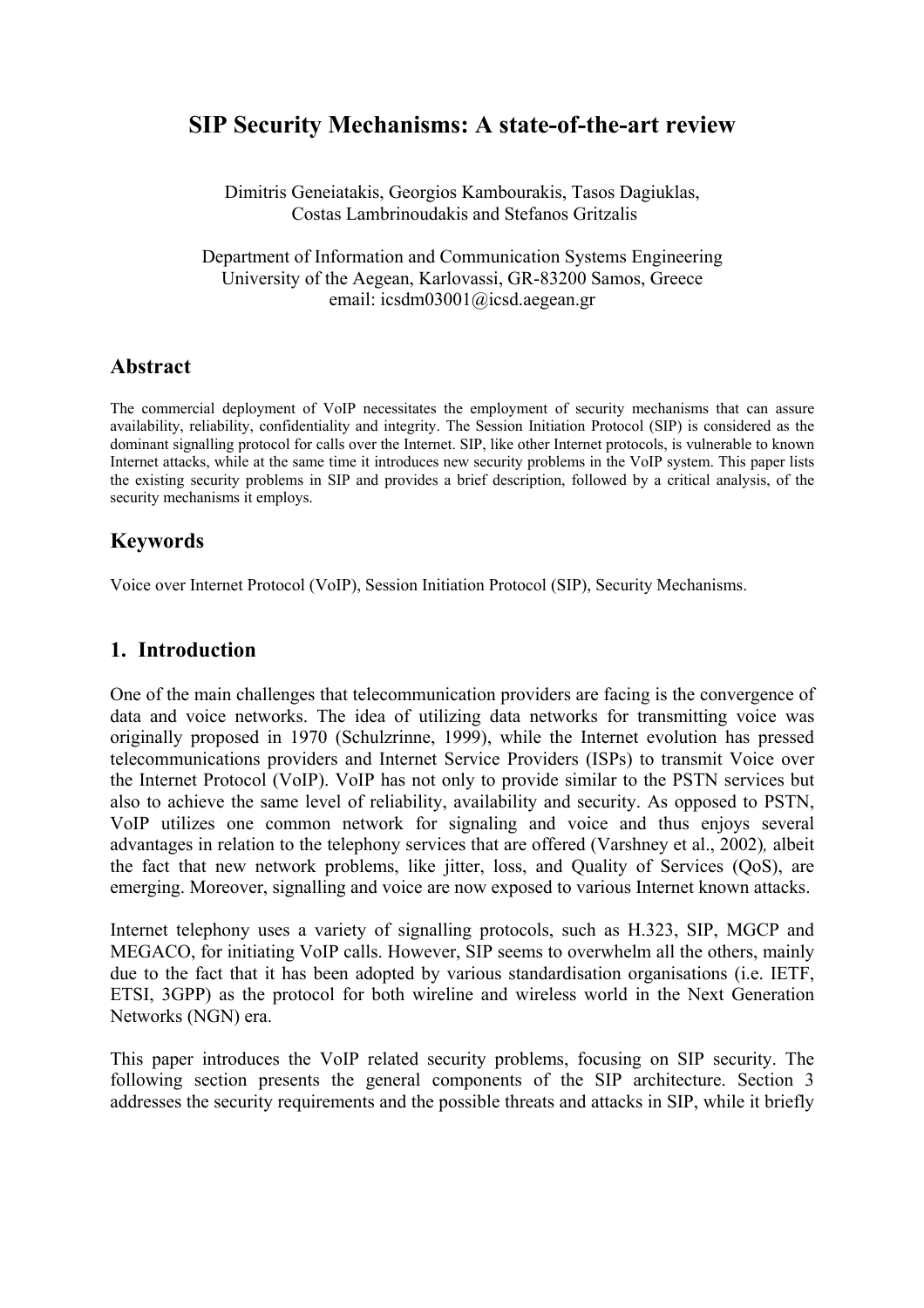describes SIP's security mechanisms. Section 4 concludes the paper providing some pointers to future research work.

## **2. The SIP Architecture**

### **2.1. The SIP protocol**

SIP is an application-layer signalling protocol for creating, modifying, and terminating multimedia sessions with one or more participants (Rosenberg et al., 2002). A SIP message can either be a request or an acknowledgment to a request, consisting of the header fields and the message body. SIP messages are text-based and are similar to HTTP format. The message body is either used to describe session requirements or to encapsulate various types of signalling. SIP messages must also identify the requested resource, which corresponds to a unique address. SIP addresses follow the general form of HTTP addressing scheme; an example of a SIP address is *sip:dgen@aegean.gr.*

SIP REGISTER and INVITE messages are the pre-dominant messages used by the SIP protocol. SIP REGISTER (Figure 1a) is used for registering a user with a service, while SIP INVITE (Figure 1b) is used for inviting another user in a session. Like other similar Internet application protocols, SIP follows the Client-Server architecture. SIP Registrar and Proxy servers administrate SIP messages. The SIP Proxy server is responsible to routing all SIP messages to their destinations while SIP Registrar handles the registration service. It can be noticed that in Figure 1a the registration of user *'clam@sip.gr'* is successful, while the server rejects the SIP INVITE message in Figure 1b since prior to authenticate the client.



**Figure 1: SIP message flows** 

Another important consideration concerning SIP methods is the SIP REFER one (Sparks, 2003). This extension provides a mechanism where one party (the referrer) provides a second party (the referee) with an arbitrary Uniform Resource Identifiers (URI) to reference. Assuming that this URI is a SIP URI, the referee will send a SIP request, often an SIP INVITE, to that URI (the refer target). As a result, SIP REFER can be used to enable many applications, including call Transfer. RFC 3892 [2] extends this method, allowing the referrer to provide information about the SIP REFER request to the refer target using the referee as an intermediary. The refer target can use this information to decide whether to accept the referenced request from the referee.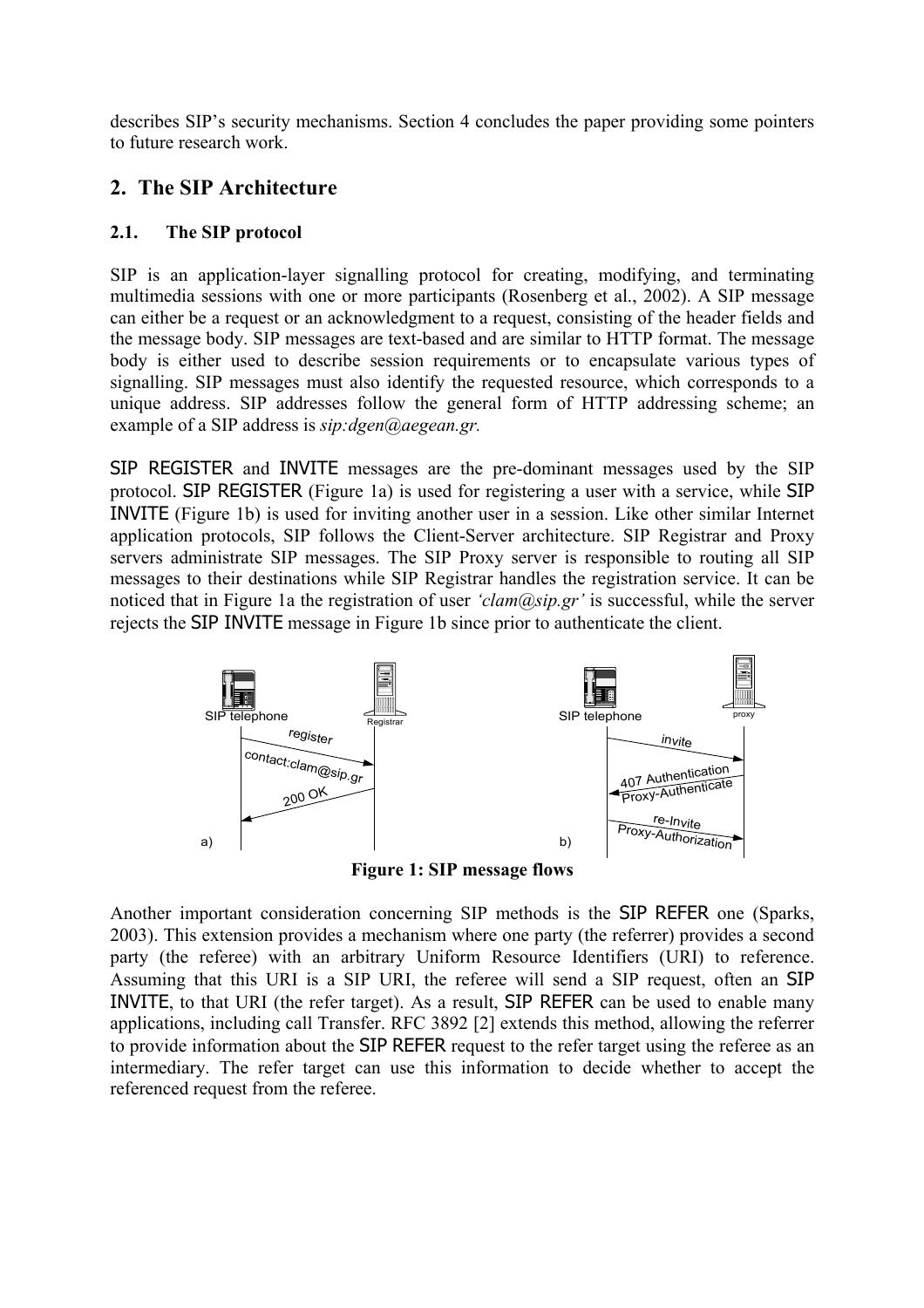### **2.2. Supplementary SIP services**

In the SIP architecture, there are several other components offering a number of complementary services. For instance, AAA services can be patronized by protocols such as RADIUS (Rigney et al., 2000) and DIAMETER (Calhoun et al., 2003) Furthermore, DNS and ENUM (Falstrom, 2000) can be utilized to resolve the mapping between the SIP URIs and E.164 telephone numbers to IP addresses. ENUM defines a method to convert an ordinary telephone number into a format that can be used on the Internet alias addressing information (such as, VoIP or e-mail addresses). The Internet addressing information of an ENUM number is stored within the DNS, providing instructions on how to reach a device associated with a particular ENUM number.

## **3. SIP Security**

### **3.1. Security flaws in SIP**

Security and privacy requirements in a VoIP environment are expected to be equivalent to those in PSTN, even though the provision of secure Internet services is much more complicated. SIP messages may contain information that a user or a server wishes to keep private. For example, the headers may reveal information about the communicating parties or other confidential information. The SIP message body may also contain user information (addresses, telephone number, etc) that must not be exposed. The open and distributed nature of the VoIP architectures, in conjunction with the variety of subsystems (ENUM, DNS, AAA) that the Internet telephony deploys, turns the establishment of a secure environment into an extremely difficult task.

The potential threats that a SIP-based network is facing can be divided into external and internal ones. External are the attacks launched by someone who does not participate in a SIPbased call and usually occur when signalling and data packets traverse untrustworthy network realms. For instance, VoIP suffers from all known attacks associated with any Internet application or subsystem. Table 1 illustrates some of the identified threats - attacks, their impact on the overall SIP security and a list of indicative solutions.

The most severe threat in a VoIP environment is probably the easy access to the communication channel. For instance, the existence of several Internet tools for analysing VoIP traffic, such as Ethereal (www.ethereal.com), makes eavesdropping a simple task for any potential perpetrator. Furthermore, the text-based nature of SIP messages gives more opportunities for attacks like spoofing, hijacking and message tampering (Rosenberg et al., 2002; Ofir, 2002a), as opposed to other VoIP protocols such as H.323 that follow ASN.1 syntax. The use of malicious SIP messages, is also a possibility and can cause unauthorized access or Denial of Service (DoS). Consider, for example, a malicious user who inserts a properly adapted SQL code in a SIP REGISTER message, inducing unauthorized changes in the location database (service). DoS is a major issue in SIP. For instance, forking proxies can amplify the traffic of an originator. This means that if this traffic is maliciously destined to a single machine, this machine will be easily become unavailable.

SIP protocol according to RFC 3261 utilizes transport protocols such as TCP, UDP, SCTP. As a result SIP inherits the vulnerabilities of these protocols. For instance, considering that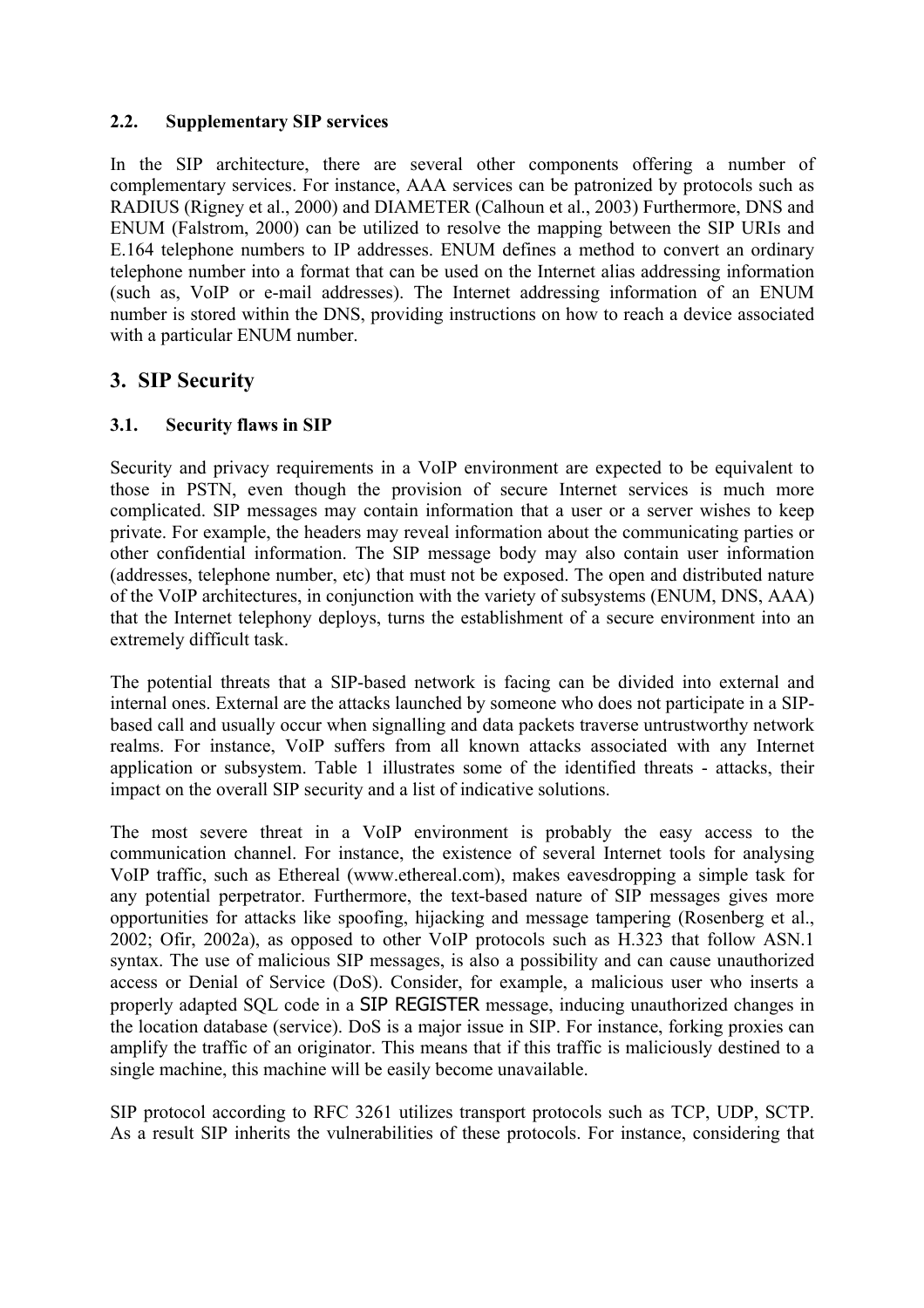the TCP is vulnerable to attacks like SYN flood or TCP session hijacking (Noureldien, 1999), it is highly likely that SIP will be also vulnerable to similar attacks. Moreover, the interconnection of SIP with PSTN, introduces new single points of failure, such as VoIP gateways, which are susceptible to attacks like DoS or data tampering (i.e. creation of malicious ISUP/Q.931 messages). In particularly, all encrypted data must be decrypted for processing and then re-encrypted, offering the opportunity to a skilful malicious user to modify signalling or voice transport data.

Another potential source of SIP security problems is that of software bugs. It has been demonstrated (Wieser et al., 2003) that software problems can cause DoS or unauthorized access, while vulnerabilities in SIP telephone devices (Ofir, 2002b). On the other hand, Smart telephones (i.e. PC-based, PDAs, etc) are susceptible to virus programs. The first Smart-Phone virus named *Cabir* has been already released (Paulson, 2004).

| <b>Issues</b>                                                                                                                                       | Impact                                                     | <b>Remedy</b>                                                                                                                                                                                                                                                                                               |
|-----------------------------------------------------------------------------------------------------------------------------------------------------|------------------------------------------------------------|-------------------------------------------------------------------------------------------------------------------------------------------------------------------------------------------------------------------------------------------------------------------------------------------------------------|
| Eavesdropping: Unauthorized<br>interception decoding of<br>signaling messages                                                                       | Loss of<br>privacy and<br>confidentiality                  | Encrypt transmitted data using encryption<br>mechanisms like IPsec and/or TLS.                                                                                                                                                                                                                              |
| Viruses and Software bugs                                                                                                                           | DoS /<br>Unauthorized<br>access                            | Install antivirus applications / apply software<br>patches.                                                                                                                                                                                                                                                 |
| Replay: Retransmission of<br>genuine messages for<br>reprocessing                                                                                   | DoS                                                        | Encrypt and sequence messages (Cseq and<br>Call-ID headers).                                                                                                                                                                                                                                                |
| Spoofing: Impersonation of a<br>legitimate user                                                                                                     | Unauthorized<br>access                                     | Send address authentication between call<br>participants.                                                                                                                                                                                                                                                   |
| Message tampering/Integrity:<br>The message received is the<br>message that was send                                                                | Loss of<br>integrity, DoS                                  | Encrypt transmitted data using encryption<br>mechanisms like IPsec, TLS and S/MIME.                                                                                                                                                                                                                         |
| Prevention of access to network<br>services e.g. by flooding SIP<br>proxy servers / registrars /.                                                   | DoS                                                        | Configure devices to prevent such attacks.                                                                                                                                                                                                                                                                  |
| SIP-enabled IP phones: Trivial<br>File Transfer Protocol (TFTP)<br>Eavesdropping, Dynamic Host<br>Configuration Protocol (DHCP)<br>Spoofing, Telnet | Loss of<br>confidentiality,<br>Unauthorized<br>access, DoS | SIP phones make TFTP requests to update<br>configuration and firmware files. TFTP is<br>insecure since files are sent unencrypted<br>(disable TFPT).<br>SIP phones make DHCP requests to get an IP<br>address, gateway, etc.<br>Disable Telnet in the phone configuration,<br>allow only to administrators. |

### **Table 1. Network and application security issues and solutions**

Aside from IP Telephony based protocols, all the supplementary components of the SIP architecture impose new threats on VoIP (Ofir, 2002a). Attacks in ENUM or DNS are very simple to deploy. For example, if an attacker manages to corrupt a DNS server's cache, inserting a fake record set that effectively removes all Secure SIP (SIPS) records for a proxy server, then any SIPS requests that traverse this proxy server may fail or worse, redirected to another destination (Rosenberg et al., 2002). This sort of attack is known as DNS *cache poisoning*.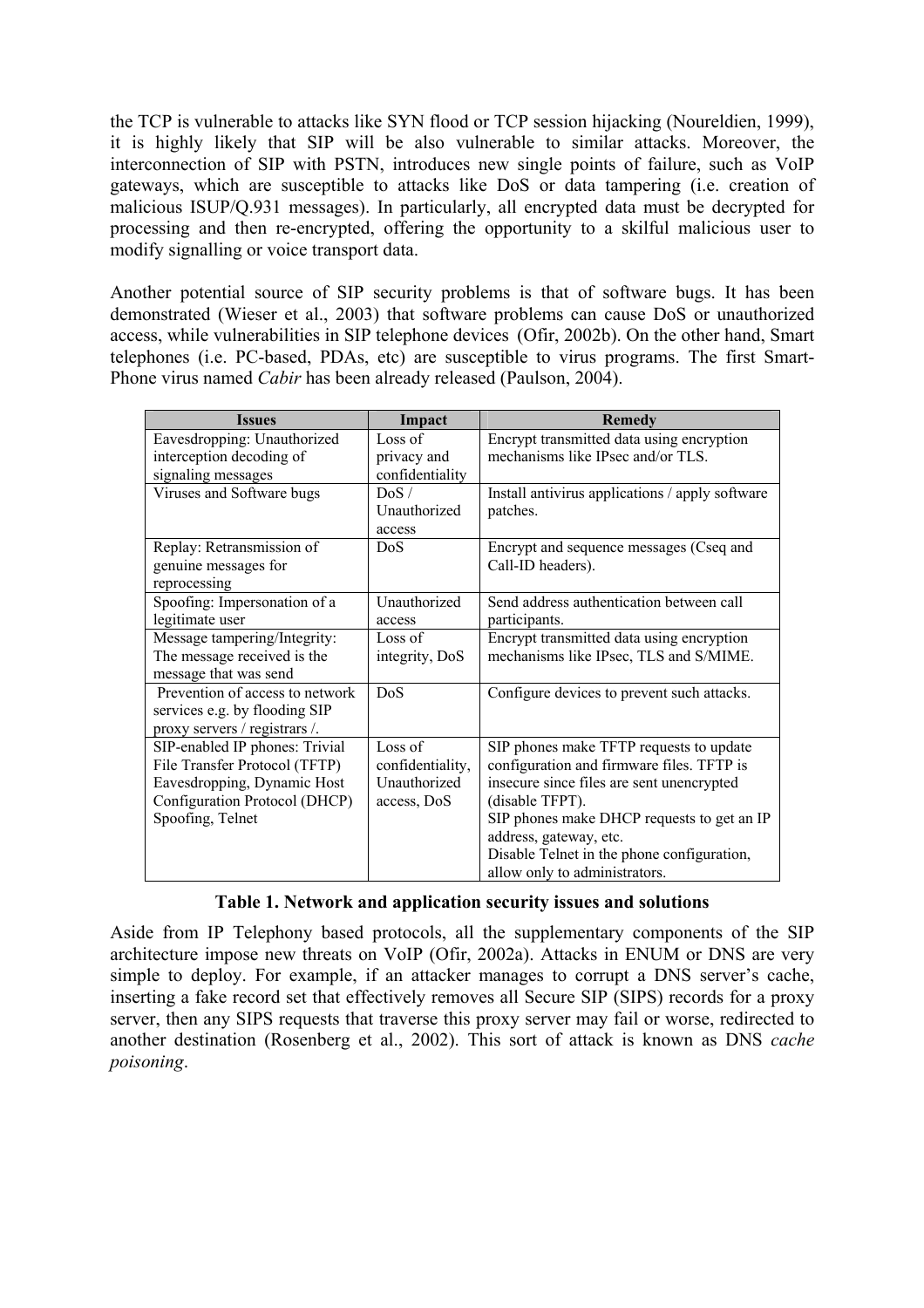### **3.2. SIP security mechanisms**

SIP specification does not include any specific security mechanisms. Instead, the utilisation of other well-known Internet security mechanisms is suggested. As highlighted in Figure 2, SIP security can be provided either in a *hop-by-hop* or *end-to-end* fashion. More specifically, the following security methods are described in (Rosenberg et al 2002): HTTP digest, Transport Secure Layer (TLS), SIPS, IP security (IPsec) and Secure MIME (S/MIME). An end-user has the ability to choose the most appropriate security mechanism using the security agreement described in (Arkko et al., 2003).



**Figure 2 SIP security mechanisms** 

SIP authentication is inherited from HTTP Digest authentication (Franks et al., 1999), which is a challenge-response based authentication protocol*.* A SIP server (*registrar, proxy* or *redirect*) employs this mechanism for authenticating messages exchanged with a user or another server. The procedure, which is depicted in Figure 1b, is as follows:

- The client sends a SIP message (i.e. SIP INVITE), and the server, which requires authentication, is responding either with a *Proxy authentication require* (407) or *Unauthorized* (401) error.
- This message contains a WWW-Authenticate header including a challenge that will be used by the client to compute the necessary credentials.
- The client creates a new SIP message including an authorization header with the appropriate credentials. A detailed description for the computation of credentials can be found (Franks et al., 1999).

It is well known that IP, which is used to transport SIP messages, is vulnerable to attacks like spoofing, session hijacking etc. The IP security (IPsec) suite provides a set of services to protect IP packets from such attacks. IPsec can provide confidentiality, integrity, data origin authentication services as well as traffic analysis protection (Tiller, 2000). Introducing IPsec in Internet telephony can safeguard signalling and data from network vulnerabilities provided that some sort of trust (e.g. pre-shared keys, certificates) has been established *a-priori* between the communicating parties.

Another solution, to protect SIP communications is the use of SSL/TLS protocol (Rescorla, 2000). Authentication for the corresponding network elements during the handshake procedure is possible to be mutual and is performed by exchanging their certificates. SSL/TLS has many of the advantages of IPsec and the successful introduction of the protocol in the wired Internet has proved its usability and effectiveness. Likewise, SSL/TLS can be part of VoIP environment, as it runs above TCP/IP and below higher-level protocols such as HTTP or FTP and consequently the TCP header is not encrypted. On the other hand, the biggest difficulty with SSL/TLS is that it does not run over UDP. In addition, keeping up many TCP connections simultaneously may be too heavy for proxy servers.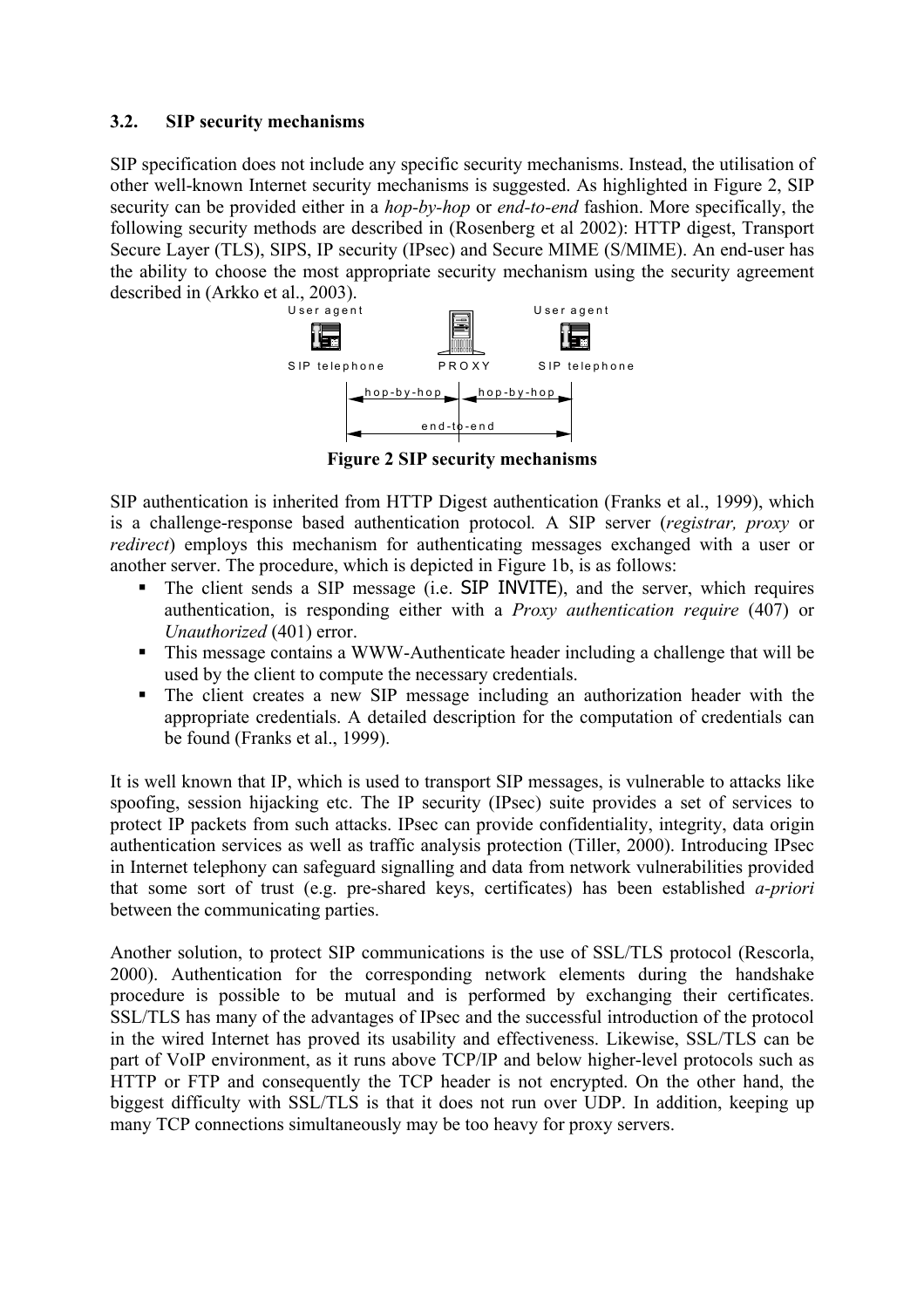SIP Secure (SIPS) (Rosenberg et al., 2002) is an end-to-end protection mechanism for a requested resource or service. It is considered equivalent to HTTPS and ensures *end-to-end* security. The SIPS addressing scheme has the same structure as SIP; the only difference is the change of the SIP to SIPS. An example of secure address in SIPS scheme is *sips:dgen@aegean.gr*.

SIP messages are capable of carrying MIME bodies, and the MIME standard includes mechanisms for securing MIME contents to ensure either integrity or confidentiality by means of the multipart/signed and application/pkcs7-mime MIME types (Rosenberg et al., 2002). S/MIME provides a set of functionalities and SIP utilizes two of them: *Integrity and authentication tunneling* and *Tunneling Encryption*. However, this solution mandates the deployment of a global S/MIME Public Key Infrastructure (PKI). Otherwise, the exchanged public keys would be self-signed, which makes the initial key exchange susceptible to manin-the-middle attacks.

### **3.3. Analysis of SIP security mechanisms**

HTTP Digest authentication scheme in SIP can offer one-way message authentication and replay protection but cannot support message integrity and confidentiality. According to RFC 3261, it is very possible for a malicious user to place spam calls. Moreover, this method is vulnerable to well known plaintext, and man-in-the-middle attacks (Ferguson and Schneier, 2003). This is due to the fact that both the plaintext (challenge) and the ciphertext can be easily captured by an aggressor. Additionally, some SIP messages (e.g. ACKs), may not respond with a response. Authentication for these messages is based on the credentials generated by previous requests. This implies that a malicious user may send a manipulated message to cause a DoS. Generally, to work out with DoS attacks, all requests must be authenticated and measures must be taken to prevent packet bombarding. Authentication challenge responses (401  $\&$  407) must be allowed to be transmitted only once. Edge proxies, acting as single monitoring points, can also assist administrators to safeguard the proxy infrastructure from DoS, flooding and viruses.

Digest authentication also requires a pre-arranged trusted environment for password distribution. Passwords may be stored either in plaintext or ciphertext form in the server side. Ciphertext cannot offer an advanced security level since it is feasible to compute the message credentials by launching a brute force attack on the encrypted password. Besides that, the absence of any correlation between the user name and the SIP URIs gives the opportunity to a malicious user to masquerade as a legitimate user. Furthermore, considering that there is no authorisation model, it is possible for an attacker to gain access to services that are normally offered to legitimate users only. Another important issue is that intermediate SIP proxy cannot be certain that the SIP UA has been authenticated. Peterson (Peterson, 2003) suggests that SIP messages must include a cryptographic token to confirm that the originating user's identity has been verified by the corresponding network. Performance issues are also reported for authentication procedures. Simulations showed that they highly strain server performance (Salsano et al., 2002).

In relation to authentication issues, it is of equal importance to protect user's personal information and his real identity (anonymity, privacy and location privacy). SIP UAs can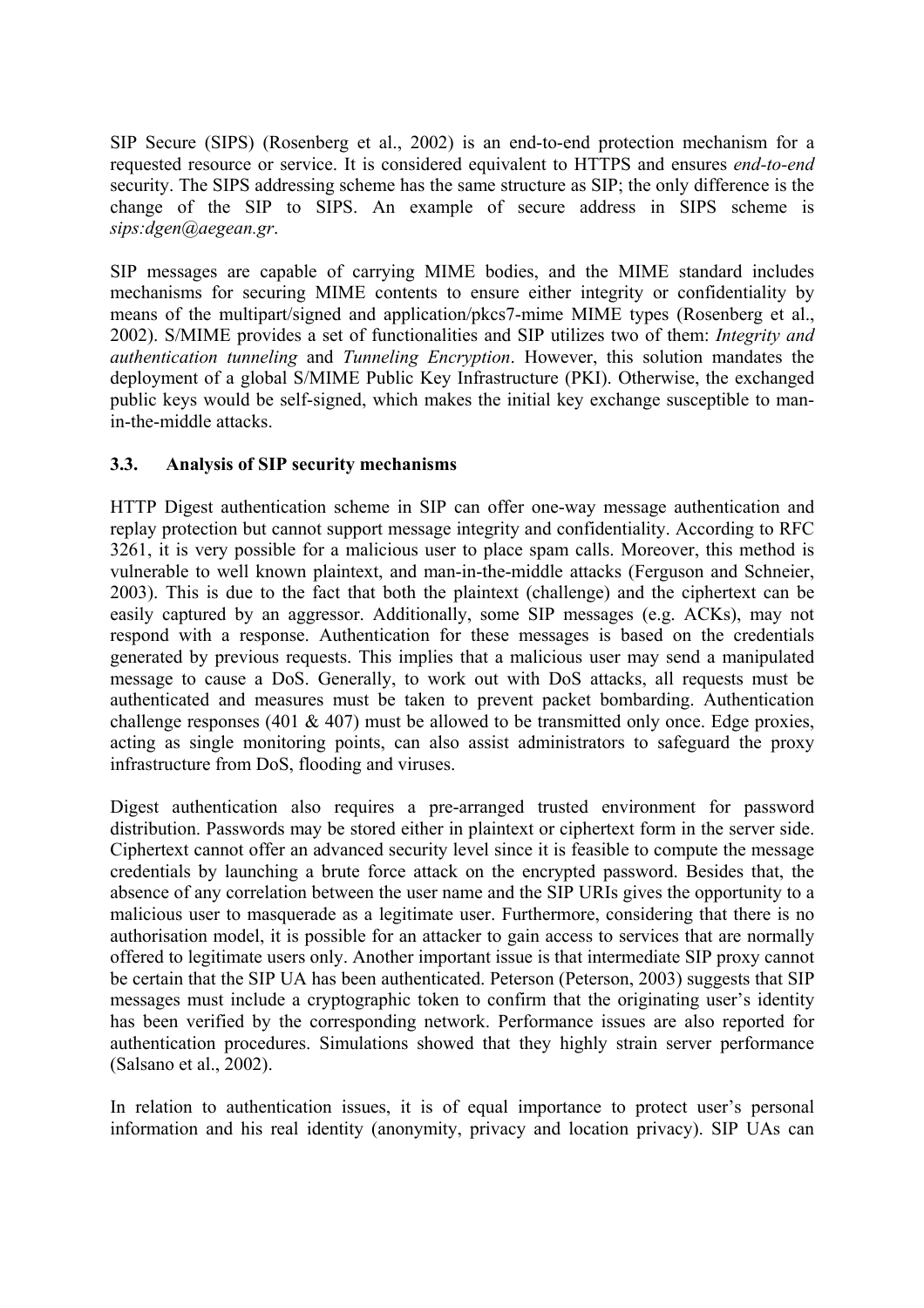afford anonymity by obscuring the *From:* field of SIP requests. However, not all headers can be obscured. For instance, the *Contact:* header is required for request routing. Consequently, a satisfying level of privacy is not possible without support from the proxy infrastructure. As suggested by (Peterson, 2002) the privacy service can be implemented in a proxy server that can also act as a back-to-back user agent and proxy media streams.

Moreover, the SIP REFER method (see Section 2.1) enables the referee as an eavesdropper gives him the ability to launch man-in-the-middle attacks. For example, the referee can forge the Referred-By header or/and eavesdrop on the referred-by information. The referee may also copy – paste all the related information into future unrelated requests. Although, the specification uses an S/MIME based mechanism to enable the refer target to detect possible manipulation of the Referred-By header data, this protection is completely optional.

As already mentioned before, the protection offered by IPsec assumes pre-established trust among the communicating parties and it can only be utilized in a *hop-by-hop* fashion. Since IPsec is implemented at the operating system level, most SIP clients do not implement this protocol yet. For this reason, IPsec can only protect the traffic between the corresponding network servers. Moreover, SIP specifications do not suggest any framework for key administration, which is required by IPsec.

In contrast to IPsec, TLS does not assume any trust relation among communicating parties. TLS can be utilized either for one-way or mutual authentication schemes and maybe it is more suitable for inter domain authentication. Of course, there is always the risk that the message can be intercepted inside the recipient's network if the last hop is not encrypted. Additionally, TLS is used by the SIPS scheme to offer an *end-to-end* security. However, TLS fails to deliver *end-to-end* security and protects only connection-oriented protocols. Currently, there are few SIP clients and network servers that implement TLS and SIPS respectively. On the other hand, the lack of PKI in VoIP does not offer the appropriate environment for the utilization of both SIPS and S/MIME.

S/MIME is used to support either integrity or confidentiality in an *end-to-end* fashion. It is worth noticing, that IPsec and S/MIME generate considerable overhead in SIP messages. More importantly they cannot protect the integrity and confidentiality of the entire SIP message due to existing restriction of header modification (Table 2), as intermediate nodes must have access to SIP header to process and route the SIP message to the appropriate destination. Finally, as in the SSL case, the absence of PKI is an additional restriction for the operation of S/MIME in SIP.

| Header                  | Request<br>URI | From | To  | Via        | Record<br>Route | Record | Call<br>Id | Cseq |
|-------------------------|----------------|------|-----|------------|-----------------|--------|------------|------|
| Modification<br>allowed | YES            | NO.  | NO. | <b>YES</b> | YES             | YES    | NO         | NC   |

|  | Table 2: Legal modifications in SIP messages |  |
|--|----------------------------------------------|--|
|--|----------------------------------------------|--|

Regarding subsystems such as DNS and ENUM that must interwork with SIP, there is an ongoing discussion on how data exchanged among the ENUM registrars can be protected. (Until now, no security framework for such services has been defined).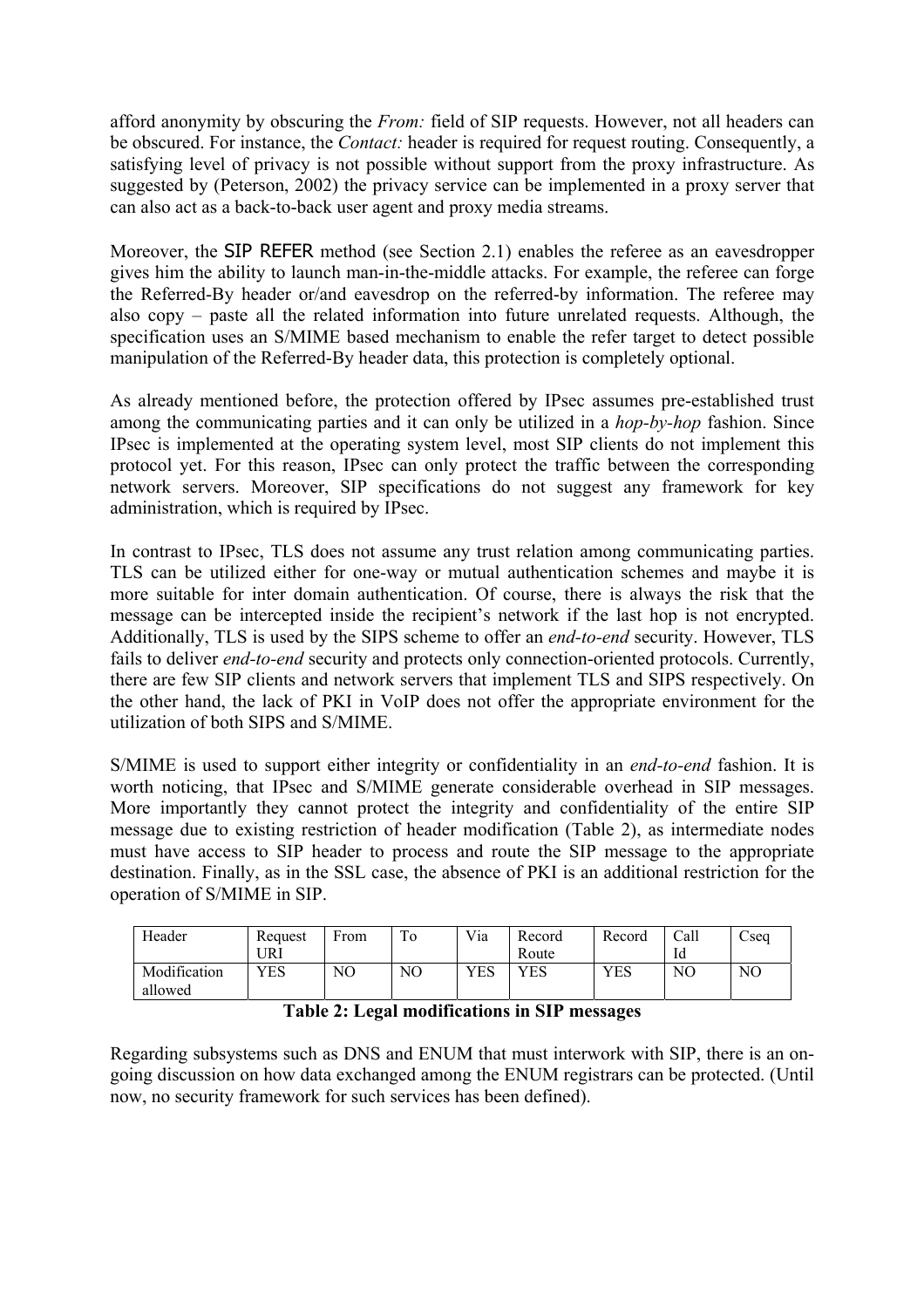## **4. Conclusion and Future work**

This paper has briefly described the SIP architecture and its security mechanisms, exposing the security shortcomings that this protocol is facing. The task of protecting SIP signalling is far more complicated than in PSTN due to the lack of central points for the design, implementation and monitoring of the corresponding traffic. The truth is that any *end-to-end* solution provided by SIP, is partially in the rough. Nevertheless, VoIP forms the driving force for the development of new security solutions being appropriate not only for the protection of voice data but also for numerous other Internet services. It is the authors' opinion that SIP can be considered as an effective solution for Internet telephony only if it offers secure services. The extensibility with additional capabilities helps the design and development of secure services in SIP. Also the development of a general framework for intrusion detection improves availability, reliability and security of SIP-based architectures.

### Acknowledgments

This work has been performed in the framework of the IST-2004-005892 project SNOCER, which is funded by the European Union.

#### 5. References

Arkko, J. Torvinen, V. Camarillo, G., Niemi A. and Haukka T. (2003), Security Mechanism Agreement for the Session Initiation Protocol RFC 3329 IETF

Calhoun, P. Loughney, J. Guttman, E. Zorn, G. and Arkko, J. (2003), Diameter Base Protocol RFC 3588 IETF

Falstrom, P. (2000), E.164 Number and DNS, RFC 2916, IETF

Ferguson, N. Schneier, B. (2003), *Practical Cryptography*, Wiley Publications

Franks, J. Hallam-Baker, P. Hostetler, J. Lawrence, S. Leach, P. Luotonen, A. and Stewart, L. (1999), HTTP Authentication RFC 2617 IETF

James S. Tiller (2000), A *technical guide to IPSec Virtual Private Networks* Auerbach publications.

Noureldien A.N. (1999), Protecting Web Servers from DoS / DDoS Flooding Attacks A Technical Overview, www.diplomacy.edu/Conferences/WMIO/PAPERS & PRESENTATIONS/Noureldien/NOURELDIEN.pdf (Accessed 13/12/2004)

Ofir, A. (2002 a), Security Risk Factors with IP Telephony based Networks http://www.syssecurity.com/html/projects/VoIP.html (Accessed 13/12/2004)

Ofir, A. (2002 b), The Trivial Cisco IP Phones Compromise Security analysis of the implications of deploying Cisco Systems' SIP-based IP Phones model 7960, http://www.sys-security.com/html/projects/VoIP.html (Accessed 13/12/2004)

Paulson, D.L. (2004), Smart Phone Virus is Discovered Linda Dailey Paulson August *IEEE internet Computing* 

Peterson, J. (2002), A Privacy Mechanism for the Session Initiation Protocol (SIP), RFC 3323, IETF.

Peterson, J. (2003), Enhancements for authenticated identity management in the session initiation protocol (SIP), Internet-Draft

Rescorla, E. (2000), *SSL and TLS Designing and Building Secure Systems* . Addison Wesley.